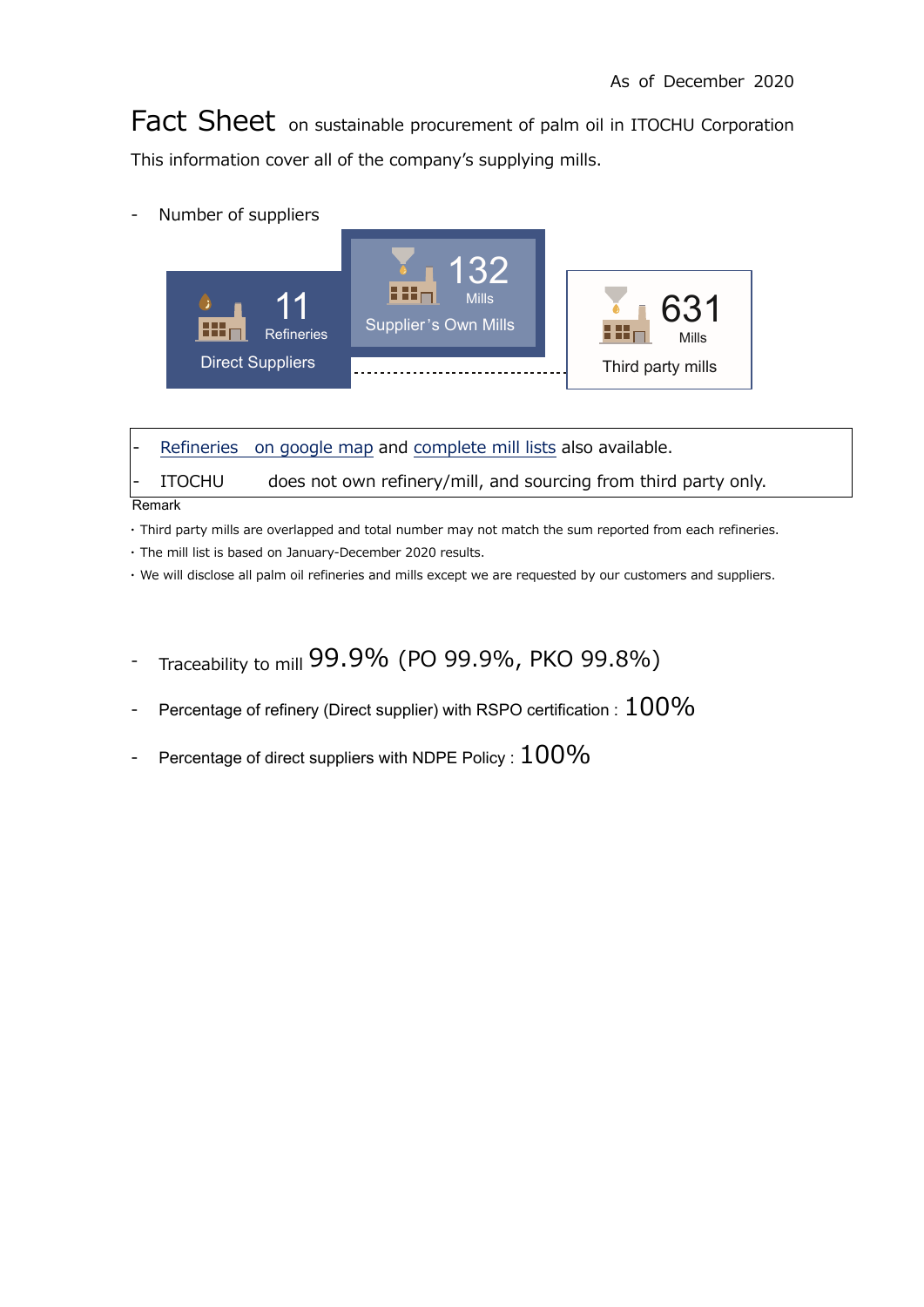|                | category                                   | <b>Policy &amp; Practice</b>                                                                                                                                                                                                                                                                                                                                                                                                                                                                                                                                                                                                                                                                                                                                                                                                                                                                                                                                                                                                                       |
|----------------|--------------------------------------------|----------------------------------------------------------------------------------------------------------------------------------------------------------------------------------------------------------------------------------------------------------------------------------------------------------------------------------------------------------------------------------------------------------------------------------------------------------------------------------------------------------------------------------------------------------------------------------------------------------------------------------------------------------------------------------------------------------------------------------------------------------------------------------------------------------------------------------------------------------------------------------------------------------------------------------------------------------------------------------------------------------------------------------------------------|
| $\mathbf{1}$   | Sustainability<br>policy and<br>leadership | <rspo&ndpe>All of the ITOCHU direct suppliers (refineries)<br/>joins RSPO (releasing ACOP on Website on RSPO) and has<br/>sustainable policy including "NDPE Policy".<br/><industrial leadership="">ITOCHU is one of the leading members<br/>of THE JAPAN OIL &amp; FAT IMPORTERS &amp; EXPORTERS<br/>ASSOCIATION ("JOFIEA"). JOFIEA imports more than 80 % of<br/>palm products into Japan market for the food. JOFIEA promotes<br/>the sustainable palm oil to Japanese market together with<br/>JAPAN OILSEED PROCESSORS ASSOCIATION (JOPA). ITOCHU<br/>became one of the committee members of Oils and Fat for the<br/>promotion of sustainable palm oil in JOFIEA.<br/><collaboration>JOPA and JOFIEA have been involved in the<br/>progress of Malaysia Sustainable Palm Oil(MSPO) and Indonesia<br/>Sustainable Palm Oil(ISPO) in the past three years to improve<br/>the standard of the sustainable palm oil industries in Malaysia<br/>and in Indonesia, the main suppliers to Japanese market.</collaboration></industrial></rspo&ndpe> |
| $\overline{2}$ | Landbank,<br>maps and<br>traceability      | <traceable mills="" the="" to="">ITOCHU has the policy that all the<br/>suppliers of palm products will achieve 100% "Traceable To<br/>Mills" by the end of 2021. We achieved 99.9% of palm oil,<br/>99.8% of palm kernel oil to keep the traceability to mill level in<br/>2020.<br/><traceable plantations="" the="" to=""> We understand the importance<br/>of spreading traceability to the plantation. Once ITOCHU achieve<br/>100% "Traceable to Mills", we will set up a time-bound<br/>commitment to target "Traceable to the Plantations".</traceable></traceable>                                                                                                                                                                                                                                                                                                                                                                                                                                                                        |
| 3              | Deforestation<br>and<br>biodiversity       | <ndpe policy=""> ITOCHU has NDPE policy for the procurement of<br/>palm products and has reviewed the detail of criteria for<br/>defining deforestation through the suppliers' sustainable<br/>reports. Moreover, ITOCHU will trade all of the palm products,<br/>produced from the sustainable supply chains by 2030 avoiding<br/>the palm products coming from illegal/non-compliant<br/>deforestation area. The sustainable supply chain should be<br/>certified by RSPO, MSPO, ISPO and/or other reputable<br/>standards recommended by the customers.</ndpe>                                                                                                                                                                                                                                                                                                                                                                                                                                                                                  |